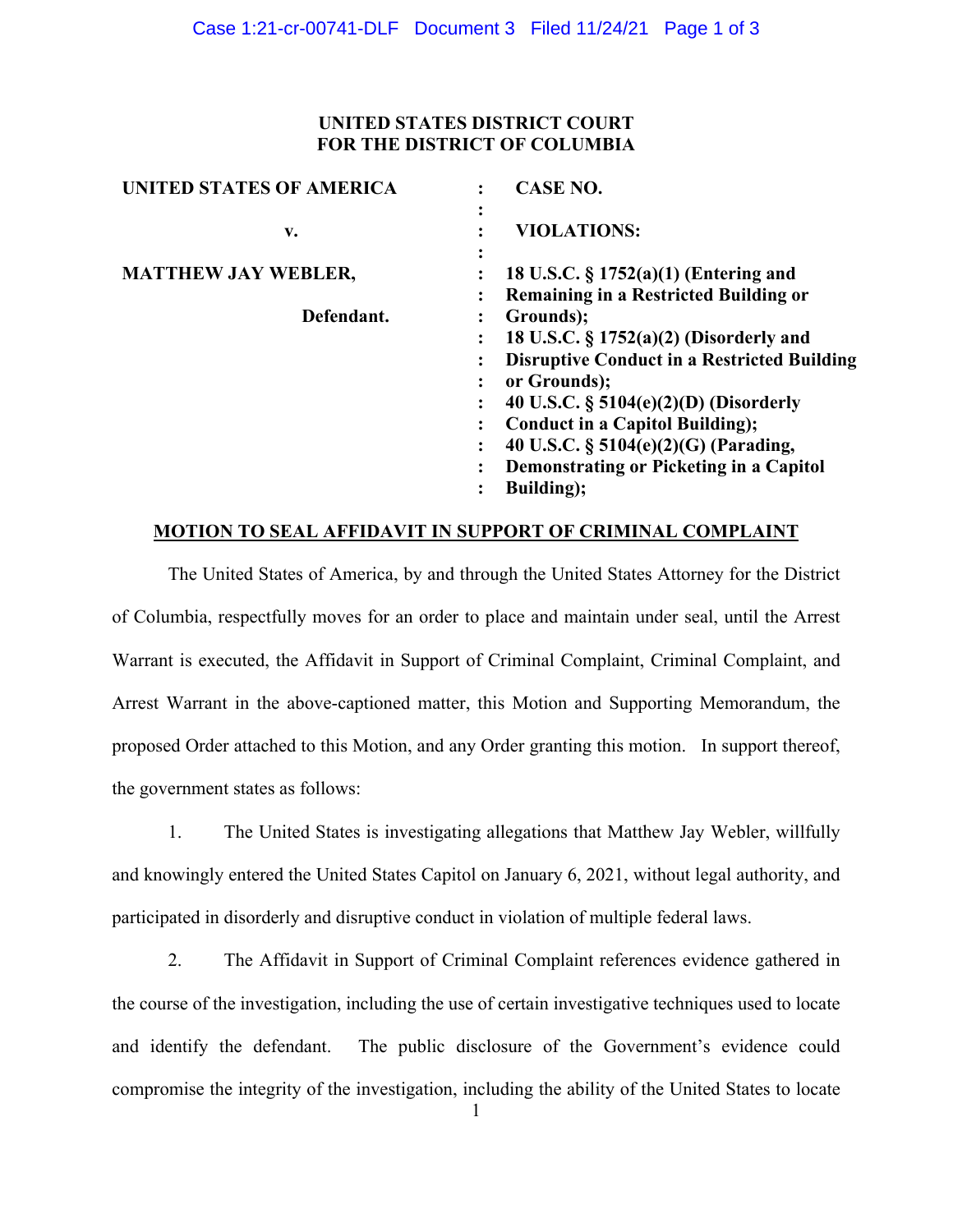### Case 1:21-cr-00741-DLF Document 3 Filed 11/24/21 Page 2 of 3

and arrest the defendant, which also may lead to the destruction of evidence in other locations including the digital device. Thus, a sealing order is necessary to avoid hindering the ongoing investigation in this matter.

2. As stated in Washington Post v. Robinson, 935 F.2d 282, 288 (D.C. Cir. 1999), there is a presumption of access to Court proceedings. But, this can be overridden if "'(1) closure serves a compelling interest; (2) there is a substantial probability that, in the absence of closure, this compelling interest would be harmed; and (3) there are no alternatives to closure that would adequately protect the compelling interest.'" Id. at 290 (quoting Oregonian Pub. Co. v. United States Dist. Court, 920 F.2d 1462, 1466 (9th Cir. 1990)).

3. In this matter, the United States has a compelling interest in preserving the integrity of its investigation and arresting the defendant. A limited sealing order ensuring that filings related to the Criminal Complaint and Arrest Warrant are not accessible from the Court's public files is narrowly tailored to serve a compelling interest.

4. Furthermore, the United States respectfully submits that complying with the normal notice requirements of Washington Post would defeat the purpose of the motion to seal. Persons who know the criminal justice system also know that docketing a motion to seal an Affidavit in Support of Criminal Complaint and Arrest Warrant, or a resulting sealing order, means that the defendant is charged with a crime, and the Government intends to arrest her. Thus, if this Motion or a sealing order were to become public, it would be the same as making public the Complaint and Arrest Warrant.

**WHEREFORE**, the United States respectfully requests that this Court issue an Order directing that the Clerk of the Court place and maintain under seal, until execution of the Arrest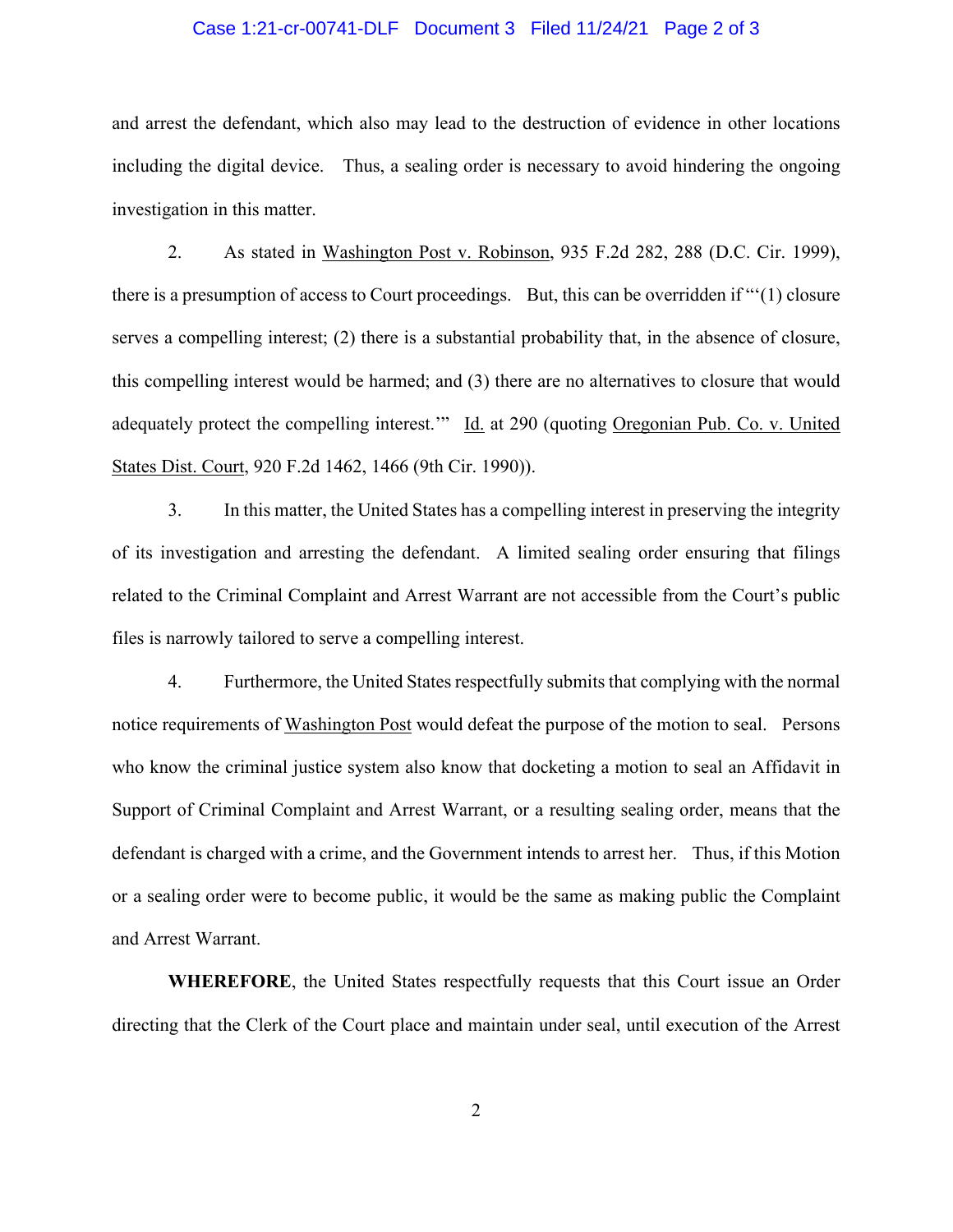# Case 1:21-cr-00741-DLF Document 3 Filed 11/24/21 Page 3 of 3

Warrant, the Affidavit in Support of Criminal Complaint, this Motion and Supporting Memorandum, the proposed Order attached to this Motion, and any Order granting this motion.

Respectfully submitted,

MATTHEW M. GRAVES United States Attorney DC Bar No. 481052

By: */s/ Alison B. Prout* Alison B. Prout Assistant United States Attorney G.A. Bar No. 141666 Detailed to: 555 4th Street, N.W. Washington, D.C. 20530 (404) 772-4456 Alison.Prout@usdoj.gov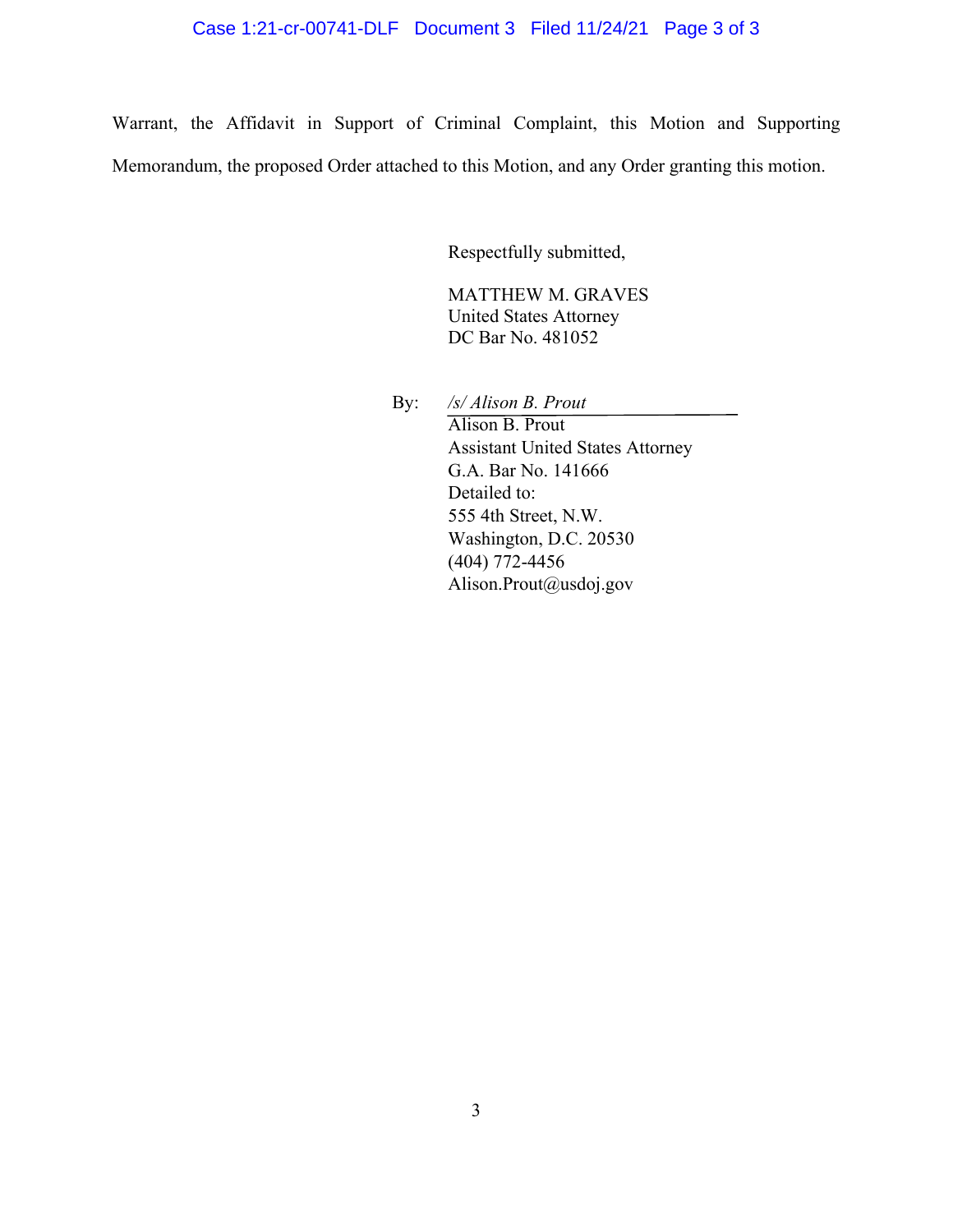# **UNITED STATES DISTRICT COURT FOR THE DISTRICT OF COLUMBIA**

| <b>UNITED STATES OF AMERICA</b> | <b>CASE NO.</b>                                                                                             |
|---------------------------------|-------------------------------------------------------------------------------------------------------------|
| v.                              | $\ddot{\cdot}$<br><b>VIOLATIONS:</b><br>٠                                                                   |
| <b>MATTHEW JAY WEBLER,</b>      | $\ddot{\cdot}$<br>18 U.S.C. § 1752(a)(1) (Entering and<br><b>Remaining in a Restricted Building or</b><br>፡ |
| Defendant.                      | Grounds);<br>፡<br>18 U.S.C. $\S 1752(a)(2)$ (Disorderly and<br>፡                                            |
|                                 | <b>Disruptive Conduct in a Restricted Building</b><br>$\bullet$<br>or Grounds);<br>$\ddot{\cdot}$           |
|                                 | 40 U.S.C. $\S$ 5104(e)(2)(D) (Disorderly<br>፡                                                               |
|                                 | <b>Conduct in a Capitol Building);</b><br>፡<br>40 U.S.C. § 5104(e)(2)(G) (Parading,<br>፡                    |
|                                 | Demonstrating or Picketing in a Capitol<br>፡<br>Building);                                                  |
|                                 |                                                                                                             |

#### **ORDER**

This matter having come before the Court pursuant to the application of the United States to seal criminal complaint, the Court finds that, because of such reasonable grounds to believe the disclosure will result in flight from prosecution, destruction of or tampering with evidence, intimidation of potential witnesses, and serious jeopardy to the investigation, the United States has established that a compelling governmental interest exists to justify the requested sealing.

1. IT IS THEREFORE ORDERED that the application is hereby GRANTED, and

that the affidavit in support of criminal complaint and other related materials, the instant

application to seal, and this Order are sealed until the arrest warrant is executed.